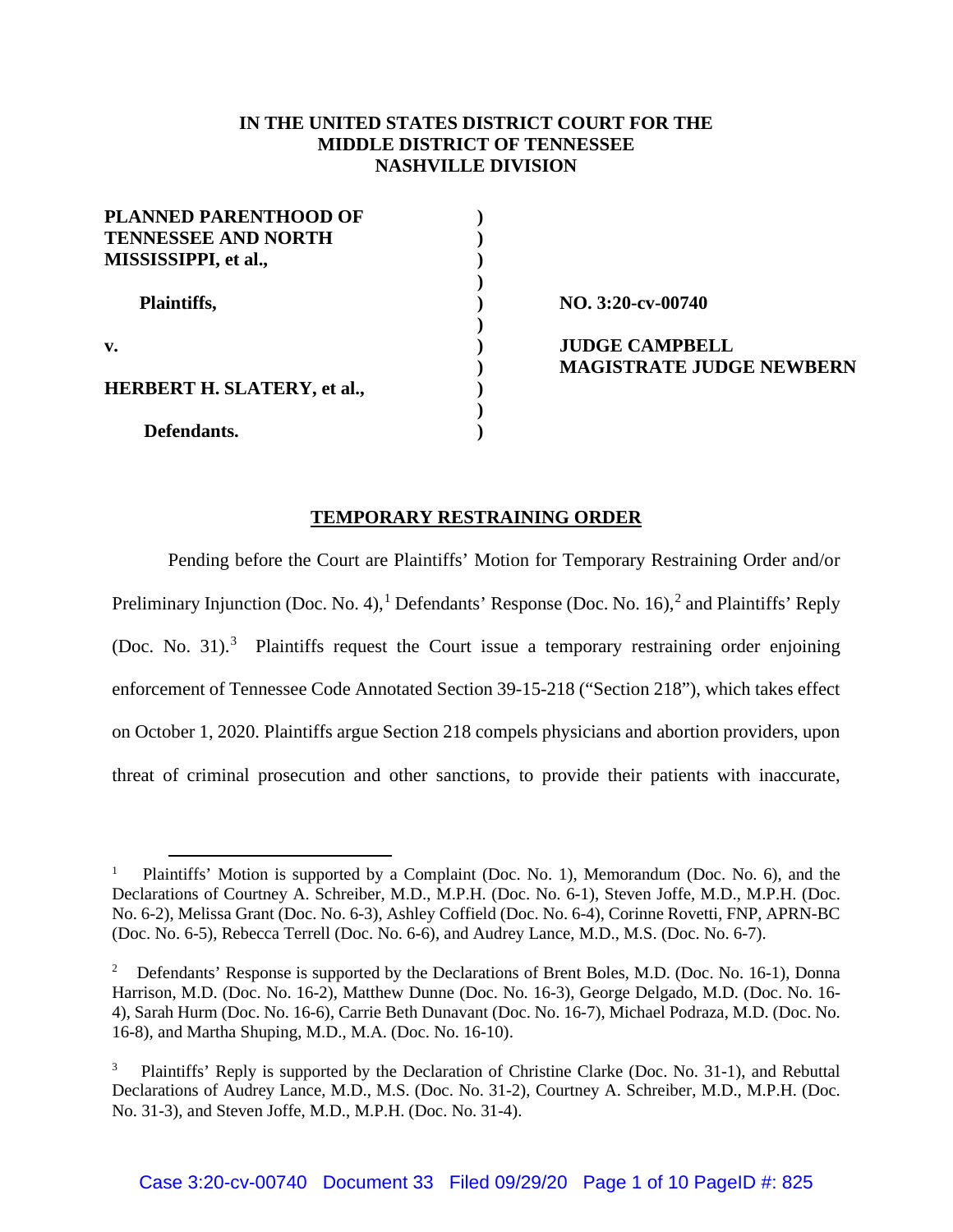misleading, and irrelevant information that a chemical abortion (what Plaintiffs call "medication abortion") can be "reversed." Plaintiffs assert such a claim is wholly unsupported by reliable scientific evidence and has been rejected by leading medical associations.

Section 218 defines a "chemical abortion" as "the use or prescription of an abortioninducing drug dispensed with intent to cause the death of the unborn child." Tenn. Code Ann. §  $39-15-218(a)(2)$ . The statute contemplates that chemical abortions will be performed by sequentially administering two drugs: mifepristone and misoprostol. Tenn. Code Ann. § 39-15-  $218(a)(2)$ .

Section 218 requires a private office, ambulatory surgical treatment center, or other facility or clinic, that has performed more than 50 elective abortions during the previous calendar year to "conspicuously post a sign" that contains the following message:

Recent developing research has indicated that mifepristone alone is not always effective in ending a pregnancy. It may be possible to avoid, cease, or even reverse the intended effects of a chemical abortion utilizing mifepristone if the second pill has not been taken. Please consult with a healthcare professional immediately.

Tenn. Code Ann. § 39-15-218(b). This sign "must be printed with lettering that is legible and at least three quarters of an inch (0.75″) boldfaced type." Tenn. Code Ann. § 39-15-218(c). Private offices and ambulatory surgical treatment centers must post the sign "in each patient waiting room and patient consultation room used by patients on whom abortions are performed." Tenn. Code Ann. § 39-15-218(d). Hospitals and other facilities are required to post the sign "in each patient admission area used by patients on whom abortions are performed." *Id.* 

Section 218 prohibits a physician from performing a chemical abortion involving the use of mifepristone and misoprostol unless the physician has informed the patient at least 48 hours in advance of the following: "(1) It may be possible to reverse the intended effects of a chemical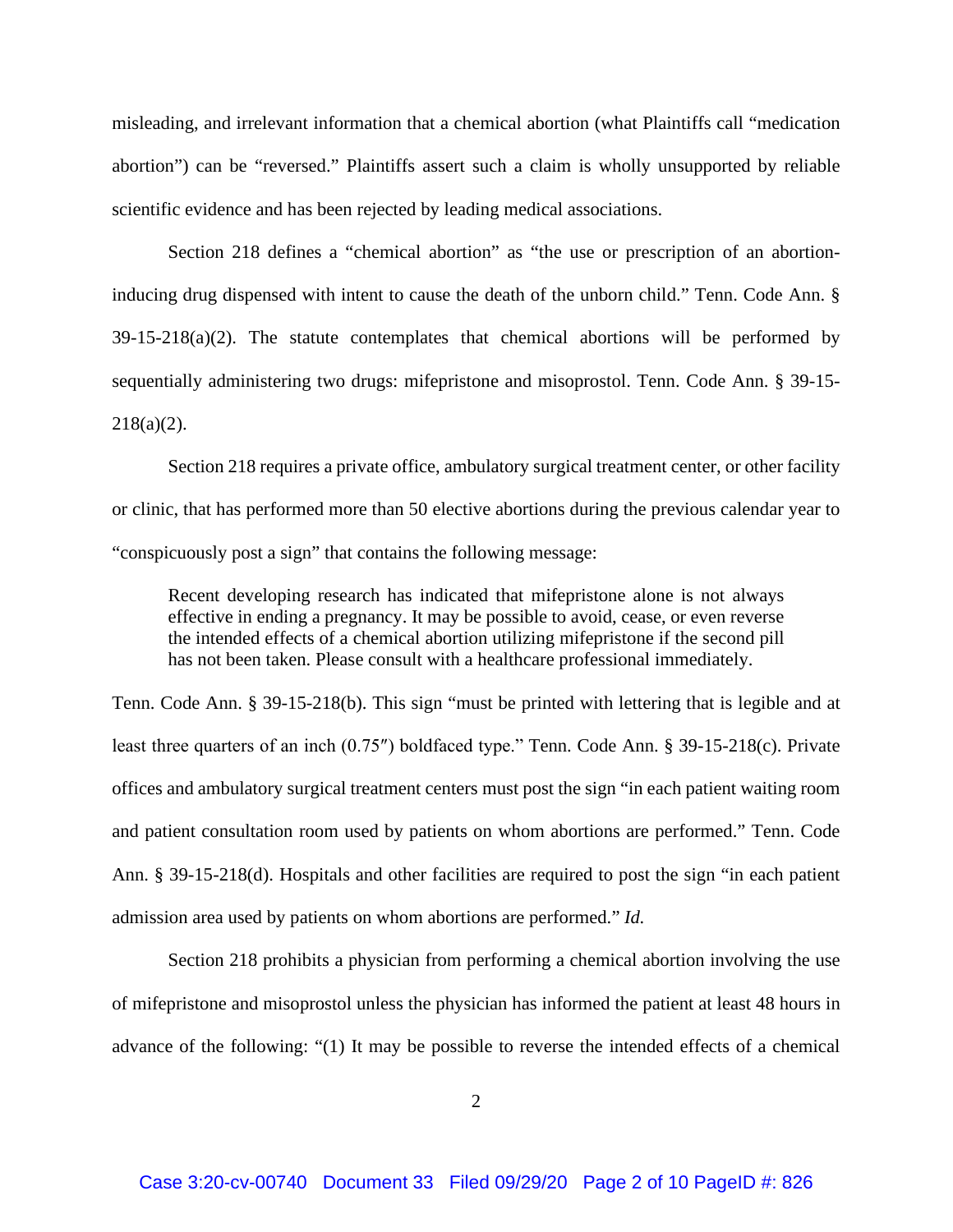abortion utilizing mifepristone if the woman changes her mind, but that time is of the essence; and (2) Information on and assistance with reversing the effects of a chemical abortion utilizing mifepristone is available on the department of health website." Tenn. Code Ann. § 39-15-218(e). This requirement is subject to a "medical emergency" exception. *Id.*

After the mifepristone is dispensed, Section 218 requires the physician or an agent of the physician to provide the patient with written medical discharge instructions that include the following statement:

Recent developing research has indicated that mifepristone alone is not always effective in ending a pregnancy. It may be possible to avoid, cease, or even reverse the intended effects of a chemical abortion utilizing mifepristone if the second pill has not been taken. Please consult with a healthcare professional immediately.

Tenn. Code Ann. § 39-15-218(f).

Section 218 also requires the Tennessee Department of Health to make available on its website, and in print materials, information "designed to inform the woman of the possibility of reversing the effects of a chemical abortion utilizing mifepristone if the woman changes her mind," as well as "information on and assistance with the resources that may be available to help reverse the effects of a chemical abortion." Tenn. Code Ann. § 39-15-218(h)(i). The Department is not required to provide this information, however, until "ninety (90) days after the effective date," or until January 1, 2020. All other requirements in Section 218 take effect on October 1, 2020. 2020 Tenn. Pub. Acts Ch. 764, § 4.

As for sanctions, Section 218 provides: "Any person who knowingly or recklessly performs or induces or attempts to perform or induce an abortion in violation of [the statute] commits a Class E felony." Tenn. Code Ann. § 39-15-218(j). Private offices, ambulatory surgical treatment centers, or other facilities or clinics that negligently fail to post the required sign are subject to a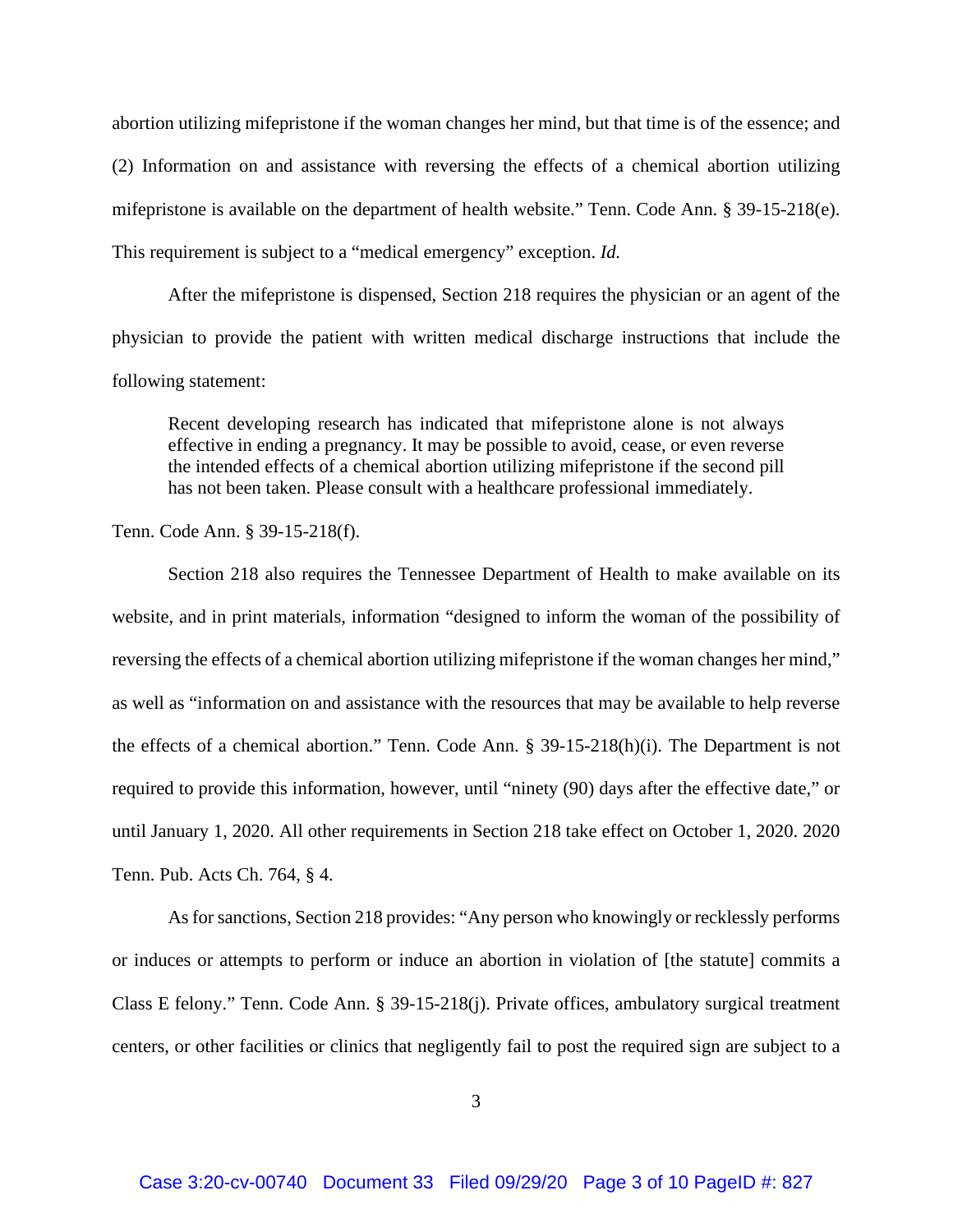civil penalty of \$10,000 for each day an abortion is performed there. Tenn. Code Ann. § 39-15- 218(k). The statute creates a cause of action for the patient, the father, or a parent of a minor patient, to recover actual and punitive damages against a non-compliant physician. Tenn. Code Ann. § 39-15-218(l).

Plaintiffs Planned Parenthood of Tennessee and North Mississippi, Memphis Center for Reproductive Health, Knoxville Center for Reproductive Health, and carafem operate medical facilities that offer abortions to patients. (Doc. No. 1 ¶¶ 8-13). Plaintiff Audrey Lance, M.D., N.S., is an obstetrician/gynecologist who has provided medication abortions at PPTNM. (*Id.*) Plaintiffs have named as defendants: Herbert H. Slatery, III, the Tennessee Attorney General; Lisa Piercey, M.D., the Commissioner of the Tennessee Department of Health; Rene Saunders, M.D., the Chair of the Board for Licensing Health Care Facilities; W. Reeves Johnson, Jr., M.D., the President of the Tennessee Board of Medical Examiners; and Amy Weirich, Glenn R. Funk, Charme P. Allen, and Tom Thompson, the District Attorneys General for the jurisdictions where Plaintiffs offer services. (*Id.* ¶¶ 14-21).

The Complaint asserts that Section 218 violates: (1) the First Amendment rights of Plaintiffs, their physicians, and their staffs; (2) the substantive due process rights of Plaintiffs' patients; (3) Plaintiffs' equal protection rights; and (5) the equal protection rights of Plaintiffs' patients. (Doc. No. 1 ¶¶ 84-92).

Plaintiffs argue Section 218 violates their First Amendment rights by compelling them to engage in speech that is untruthful and misleading. In *National Institute of Family and Life Advocates v. Becerra,* \_\_\_ U.S. \_\_\_, 138 S. Ct. 2361, 2371, 201 L.Ed.2d 835 (2018), the Supreme Court explained that legislation requiring an individual to speak a particular message is contentbased and generally subject to strict scrutiny under the First Amendment. Less protection has been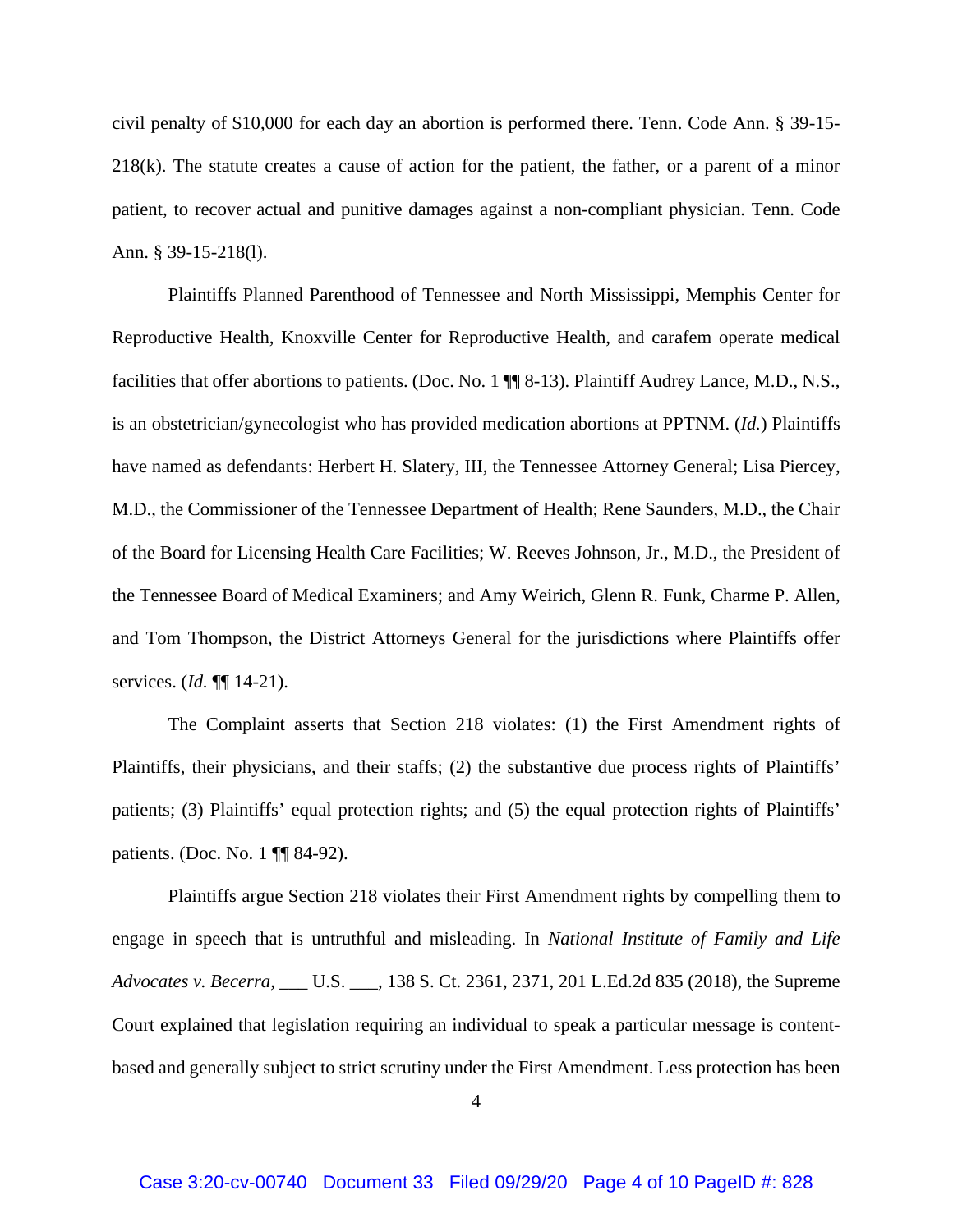afforded to compelled speech, according to *Becerra,* where the legislation regulates professional conduct that incidentally involves speech. 138 S. Ct. at 2372. Citing *Planned Parenthood of Southeastern Pa. v. Casey,* 505 U.S. 833, 884, 112 S. Ct. 2791, 120 L. Ed. 2d 674 (1992), the *Becerra* Court explained that informed consent laws are an example. In *Casey,* the law required physicians, before performing an abortion, to convey to the patient: "the nature of the procedure, the health risks of the abortion and childbirth, and the 'probable gestational age of the unborn child.'" 138 S. Ct. at 2373. The law also required physicians to inform patients of the availability of printed materials provided by the State relating to adoption and various forms of assistance. *Id.*  The *Becerra* Court ultimately determined that the legislation at issue in that case, which required crisis pregnancy centers to disclose to patients that the State offered abortion services, was *not* an informed consent law, and therefore, greater scrutiny was required under the First Amendment. 138 F.3d at 2368-75.

Relying on *Becerra* and *Casey,* the Sixth Circuit recently addressed a First Amendment challenge to a law requiring a physician, before performing an abortion, to make audible the fetal heartbeat, perform an ultrasound, and display and describe the ultrasound images to the patient. *EMW Women's Surgical Center, P.S.C. v. Beshear,* 920 F.3d 421, 424 (6th Cir. 2019). Concluding that the law involved informed consent, the court held it was not required to "highly scrutinize" the statute, as long as it met three requirements: "(1) it must relate to a medical procedure; (2) it must be truthful and not misleading; and (3) it must be relevant to the patient's decision whether to undertake the procedure, which may include, in the abortion context, information relevant to the woman's health risks, as well as the impact on the unborn life." 920 F.3d at 428-29.

Tennessee law on informed consent is not limited to Section 218. Before providing medical treatment generally, physicians are required to obtain voluntary and informed consent, consistent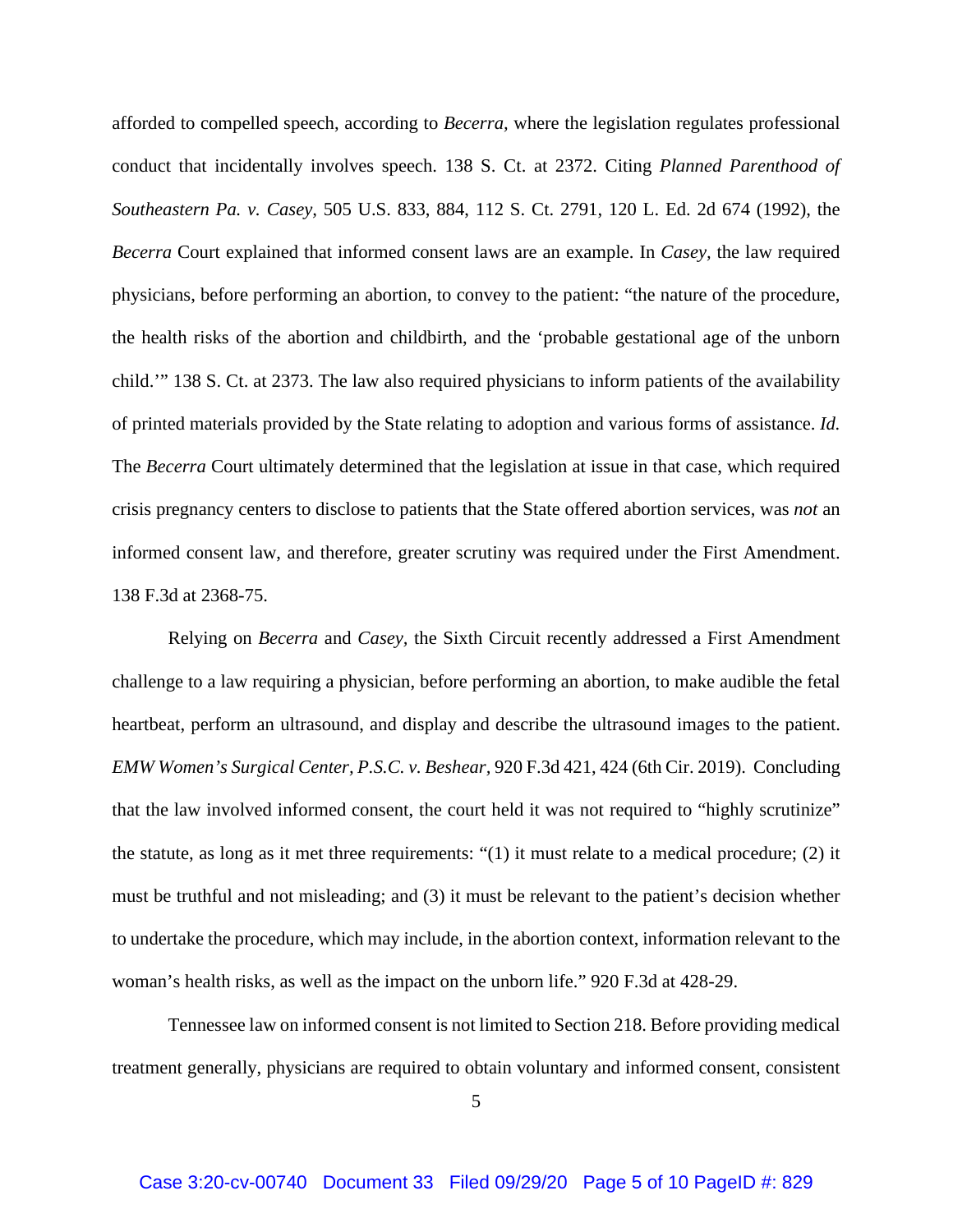with recognized practice standards in the relevant medical specialty, in order to avoid civil liability.

Tenn. Code Ann. § 29-26-118. In order to avoid criminal liability in the abortion context, a physician must obtain "written consent" from the patient 48 hours before the procedure, after informing the patient of the following:

(1) That according to the best judgment of her attending physician or referring physician she is pregnant;

(2)(A) The probable gestational age of the unborn child at the time the abortion is to be performed, based upon the information provided by her as to the time of her last menstrual period or after a history, physical examination, and appropriate laboratory tests;

(B) If an ultrasound is performed as part of the examination prior to performing the abortion, the person who performs the ultrasound shall offer the woman the opportunity to learn the results of the ultrasound. If the woman elects to learn the results of the ultrasound, the person who performs the ultrasound or a qualified healthcare provider in the facility performing the ultrasound shall, in addition to any other information provided, inform the woman of the presence or absence of a fetal heartbeat and document the patient has been informed;

(3) That if twenty-four (24) or more weeks have elapsed from the first day of her last menstrual period or twenty-two (22) or more weeks have elapsed from the time of conception, her unborn child may be viable, that is, capable of sustained survival outside of the womb, with or without medical assistance, and that if a viable child is prematurely born alive in the course of an abortion, the physician performing the abortion has a legal obligation to take steps to preserve the life and health of the child;

(4) That numerous public and private agencies and services are available to assist her during her pregnancy and after the birth of her child, if she chooses not to have the abortion, whether she wishes to keep her child or place the child for adoption, and that her attending physician or referring physician will provide her with a list of the agencies and the services available if she so requests; and

(5) The normal and reasonably foreseeable medical benefits, risks, or both of undergoing an abortion or continuing the pregnancy to term.

Tenn. Code Ann. § 39-15-202(b), (d). The physician must also inform the patient of "the particular

risks associated with her pregnancy and continuing the pregnancy to term, based upon the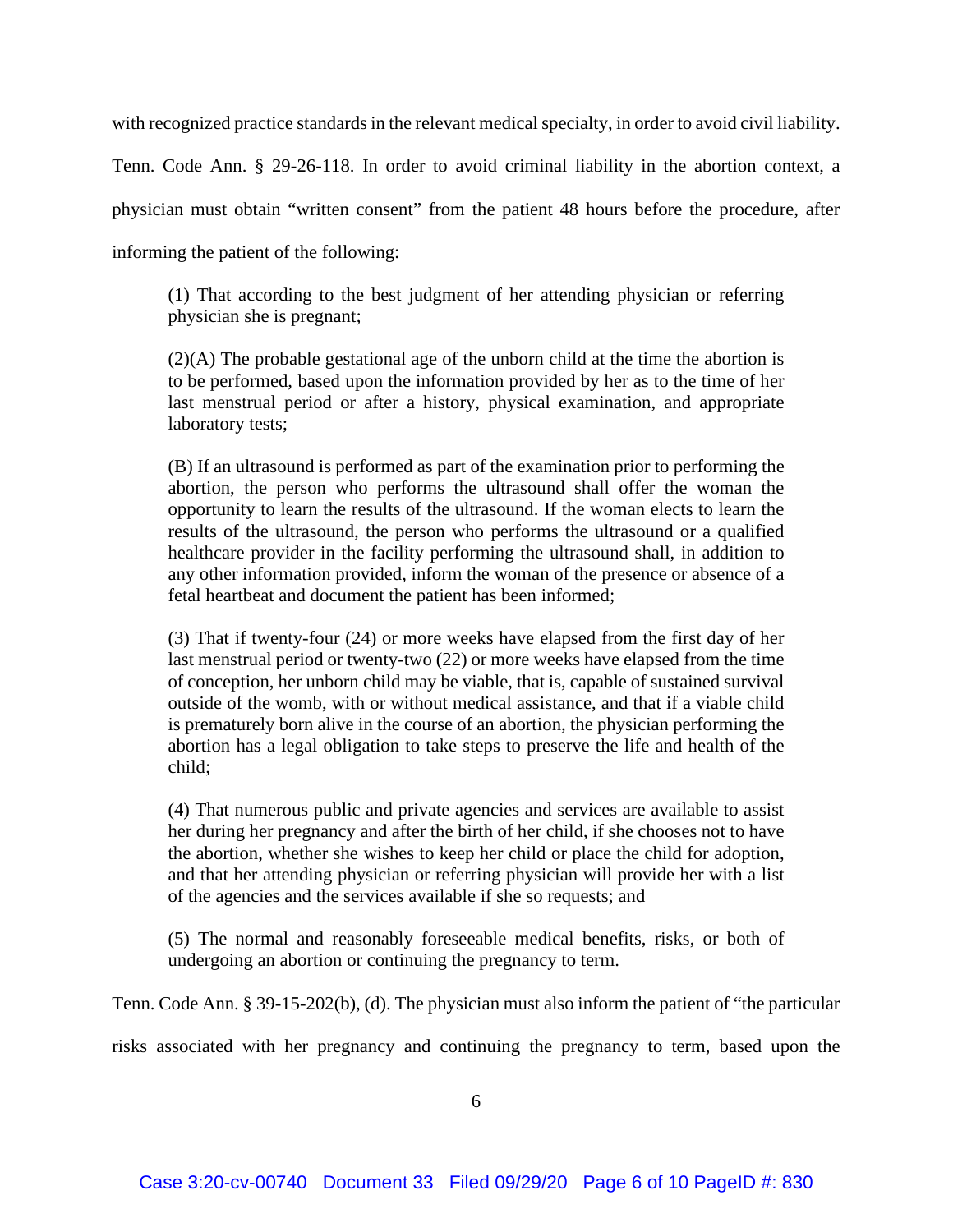information known to the physician, as well as the risks of undergoing an abortion, along with a general description of the method of abortion to be used and the medical instructions to be followed subsequent to the abortion." Tenn. Code Ann. § 39-15-202(c). These provisions are subject to a "medical emergency" exception. Tenn. Code Ann. § 39-15-202(f).

Plaintiffs argue Section 218 radically alters these informed consent requirements, and violates the First Amendment, by requiring abortion providers to convey to patients – orally, through signs, and through written discharge instructions – "scientifically unsupported and misleading information" to their patients. (Doc. No. 6, at 5). To support their argument, Plaintiffs have filed the declarations of several experts who state that there is no credible evidence that a chemical abortion can be "reversed" by administering high dosages of progesterone after the patient has taken mifepristone, but before taking misoprostol. *See, e.g.,* Declarations of Courtney A. Schreiber, M.D., M.P.H. (Doc. No. 6-1), Steven Joffe, M.D., M.P.H. (Doc. No. 6-2), Melissa Grant (Doc. No. 6-3), Ashley Coffield (Doc. No. 6-4), Corinne Rovetti, FNP, APRN-BC (Doc. No. 6-5), Rebecca Terrell (Doc. No. 6-6), and Audrey Lance, M.D., M.S. (Doc. No. 6-7). The declarants state that the theory upon which Section 218 is based has been rejected as unsupported by the American College of Obstetricians and Gynecologists, and has been called into question by other studies. *Id.* In addition, the declarants express concern that the mandated message may lead patients to start the abortion process before they have made a firm decision because they erroneously believe the process can be reversed later. *Id.* 

Defendants have filed expert declarations supporting their position that the mandated message is accurate. (Declarations of Brent Boles, M.D. (Doc. No. 16-1), Donna Harrison, M.D. (Doc. No. 16-2), George Delgado, M.D. (Doc. No. 16-4), Michael Podraza, M.D. (Doc. No. 16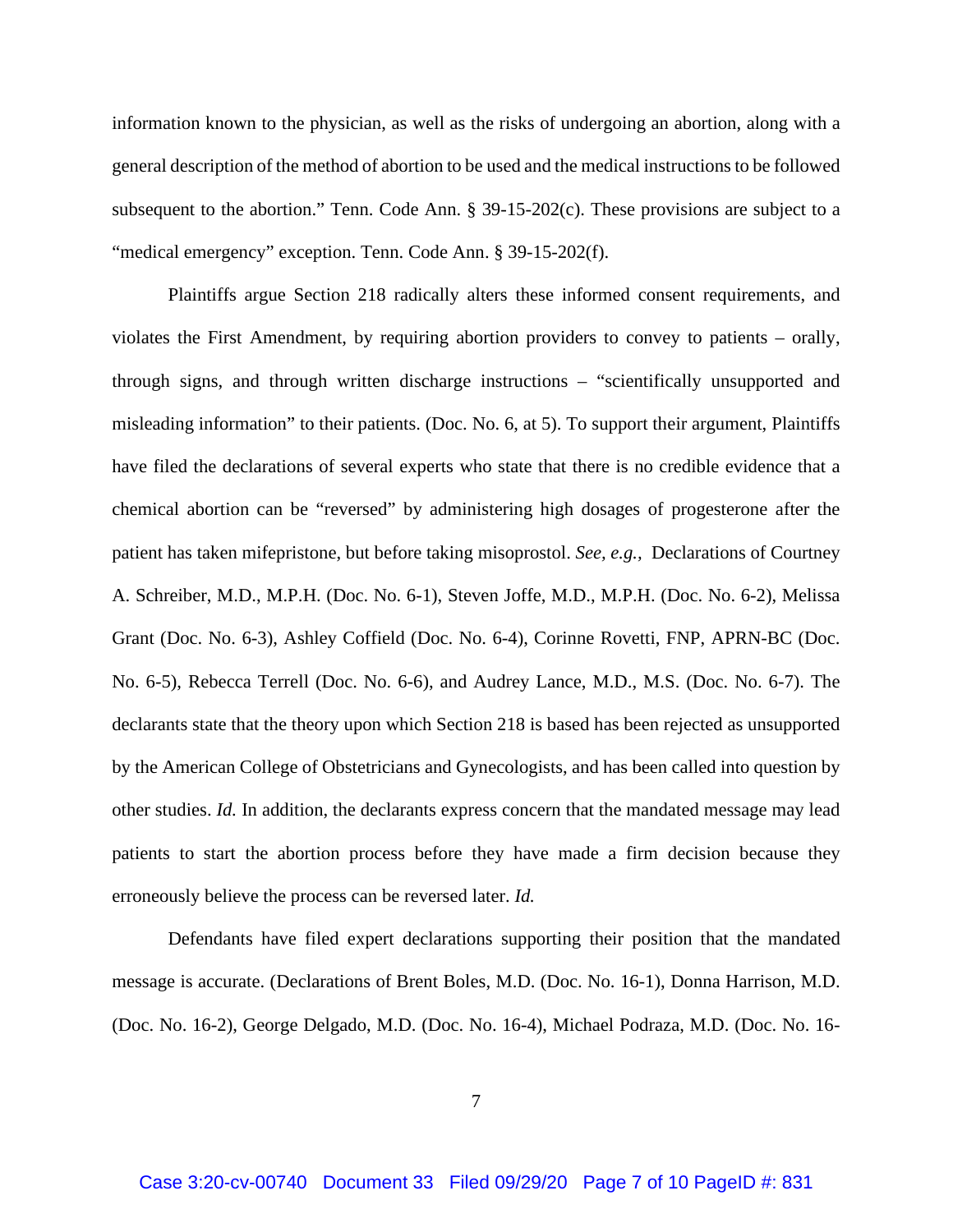8), and Martha Shuping, M.D., M.A. (Doc. No. 16-10).<sup>4</sup>

The Court is unable to assess fully the competing expert opinions as to whether the mandated message is "truthful and not misleading," in the absence of the experts' testimony, adduced through direct and cross examination. That assessment must await the preliminary injunction hearing at which the testimony of the expert witnesses may be offered by the parties.

Nevertheless, the Court does not need to await the hearing to determine that another aspect of the mandated message is "misleading." The statute gives the Department of Health a period of up to 90 days in which to publish information, on its website and in printed materials, about the possibility of reversing the effects of a chemical abortion and about resources to help the patient in that endeavor. Tenn. Code Ann. § 39-15-218(h). With this built-in delay, Section 218 requires abortion providers to tell patients that "information on and assistance with reversing the effects of a chemical abortion" is available on the Department of Health website, when in fact, such information and assistance may not be available. Therefore, a patient desiring to access such information would be unable to do so. *See* Coffield Declaration, at ¶ 27 ("I do not know what information or assistance the website will provide and, to my knowledge, no such information has been posted on the department of health website yet."); Lance Declaration, at ¶ 29 ("I understand that the Department of Health has not yet published these materials on their website.") Consequently, the mandated message contains misleading information.

In determining whether to issue a temporary restraining order ("TRO") pursuant to Rule 65 of the Federal Rules of Civil Procedure, the Court is to consider: (1) the plaintiff's likelihood

<sup>4</sup> All defendants except Davidson County District Attorney General Glenn Funk have also filed declarations suggesting providers would not be sanctioned or penalized for expressing disagreement with the mandated message. (Doc. Nos. 28-1 to 28-6). General Funk filed a separate declaration stating he will not enforce Section 218 because he believes it is unconstitutional. (Doc. No. 29-1).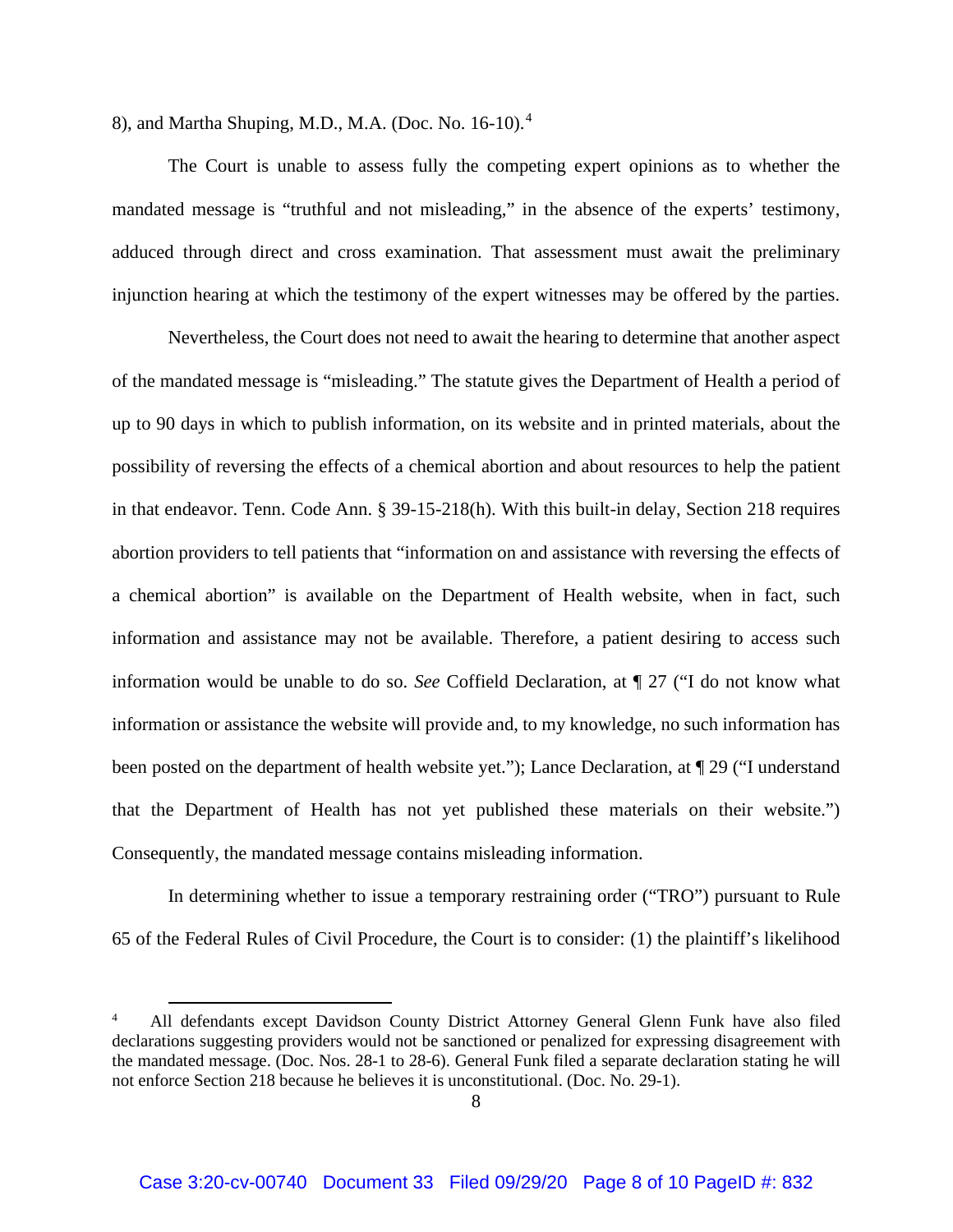of success on the merits; (2) whether the plaintiff may suffer irreparable harm absent the injunction; (3) whether granting the injunction will cause substantial harm to others; and (4) the impact of the injunction on the public interest. *See, e.g., Doe v. Univ. of Cincinnati*, 872 F.3d 393, 399 (6th Cir. 2017).

 Based on the parties' filings, and for the reasons set forth herein, the request for a TRO is **GRANTED** on the terms and conditions stated herein. The Court finds as follows:

(1) Plaintiffs have demonstrated a strong or substantial likelihood of success on the merits of their claims that Section 39-15-218 violates the First Amendment by requiring abortion providers to convey a mandated message that is misleading, as described above. Given the Court's conclusion regarding the First Amendment claim, it is unnecessary at this stage to consider Plaintiffs' other claims.<sup>5</sup>

(2) Plaintiffs have demonstrated they will suffer immediate and irreparable injury, harm, loss, or damage if injunctive relief is not granted pending a preliminary injunction hearing. Section 218 imposes criminal penalties and other sanctions on abortion providers who fail to comply with its provisions. *Overstreet v. Lexington-Fayette Urban Cty. Gov't*, 305 F.3d 566, 578 (6th Cir. 2002) ("A plaintiff's harm from the denial of a preliminary injunction is irreparable if it is not fully compensable by monetary damages.") In addition, the deprivation of First Amendment rights constitutes irreparable injury. *Libertarian Party of Ohio v. Husted*, 751 F.3d 403, 412 (6th Cir. 2014) (recognizing that even minimal infringement upon First Amendment values constitutes irreparable injury sufficient to justify injunctive relief.); *see also Planned Parenthood Ass'n of* 

<sup>5</sup> Thus, the Court need not consider Defendants' challenge to Plaintiffs' standing to raise the equal protection and due process claims on behalf of their patients.